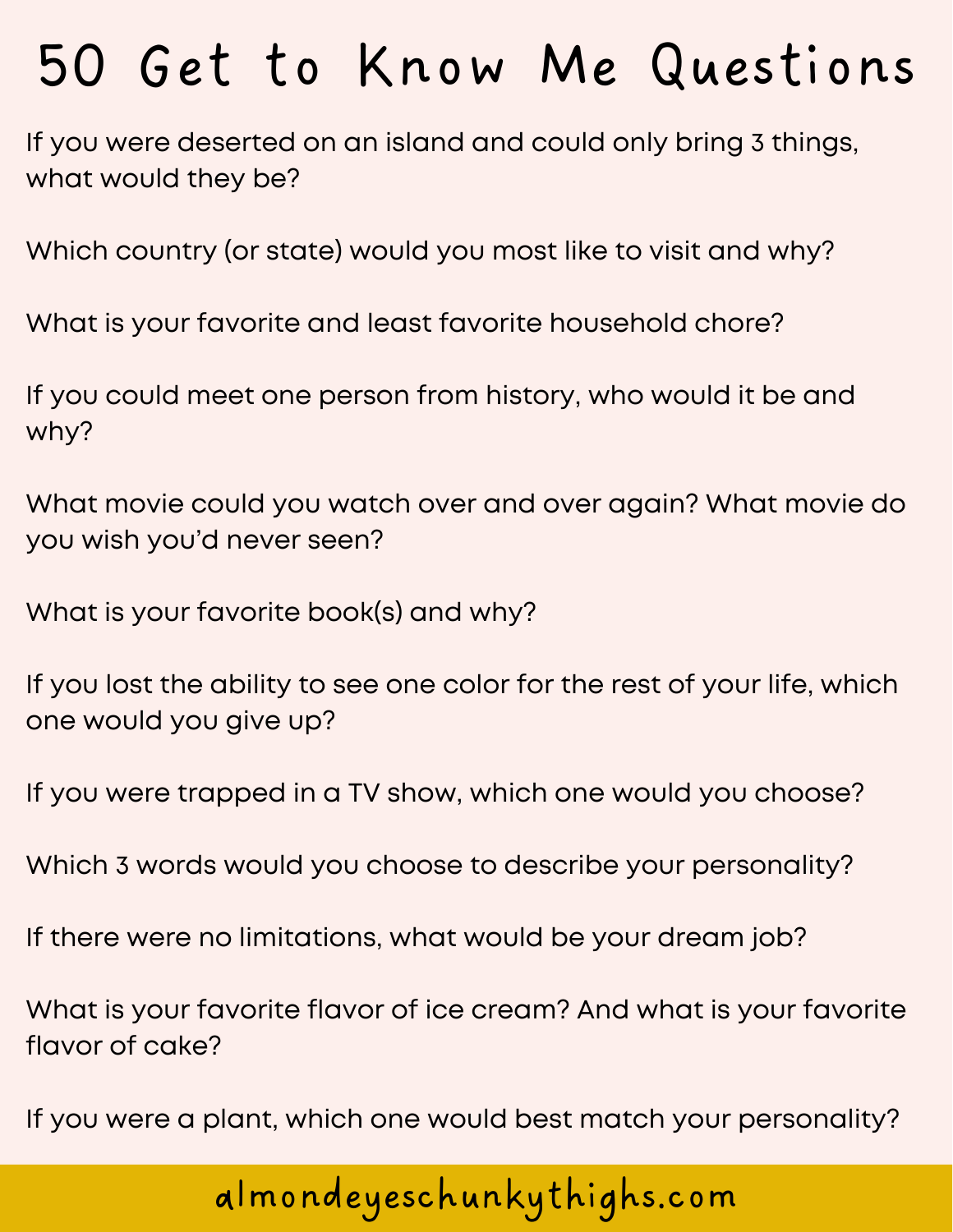If you found out you had to leave your home tomorrow, where would you move? (It can't be in the same state.)

If you could swap places with somebody else for just one day, who would you choose?

What is your biggest pet peeve(s) and/or phobia?

If you lived in a different era, which one would you choose?

What would be 3 key features of your dream home? (big kitchen, indoor swimming pool, etc)

If you were given \$10,000 tomorrow but could only spend it on something fun (no payments or savings), what would you buy?

If you could play a musical instrument perfectly, which one would you choose?

What is a talent that you're proud of? And which talent do you wish you had?

If you had your own podcast, what would it be about?

If you could choose any superpower, which one would you want?

What is your favorite and least favorite form of physical activity or exercise?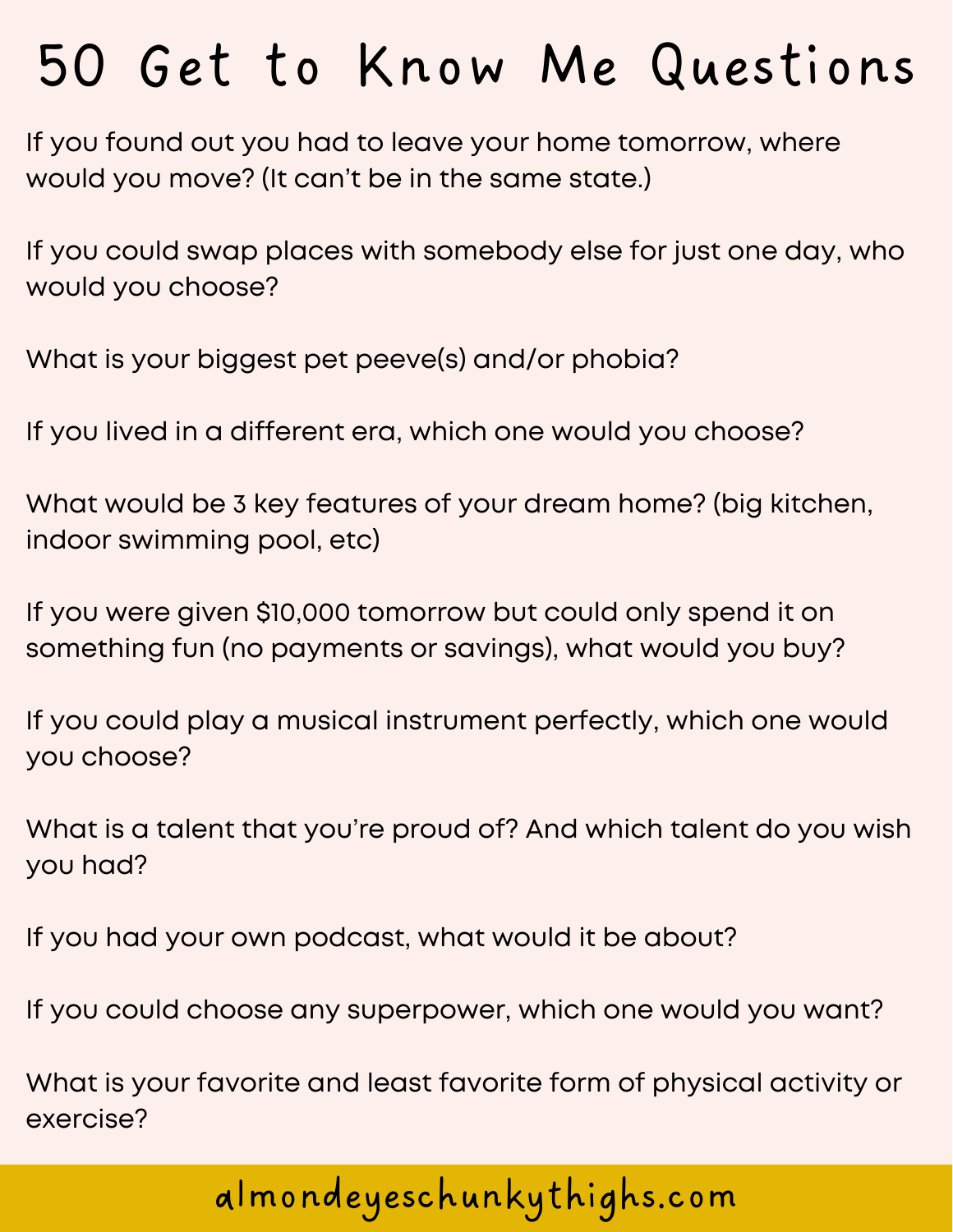If you were told that you would wake up tomorrow without one of your five senses, which one would you be willing to give up forever?

If you were a zookeeper, which animal would you want to care for? And which animal would you avoid?

What is your favorite and least favorite board/card game?

If you had someone important come over for dinner, what meal would you prepare?

If you lost one modern convenience (plumbing, electricity, etc), which one would you be willing to give up?

What was your favorite childhood vacation or holiday memory?

If you were in charge of creating a luxury hotel (and could stay there for free), where would you build it?

If you could get rid of one food forever, which would it be? And which food would you definitely keep?

What product would you sell in a farmer's market or boutique store?

Have you ever lived through a natural disaster? And which natural disaster would you most hope to avoid?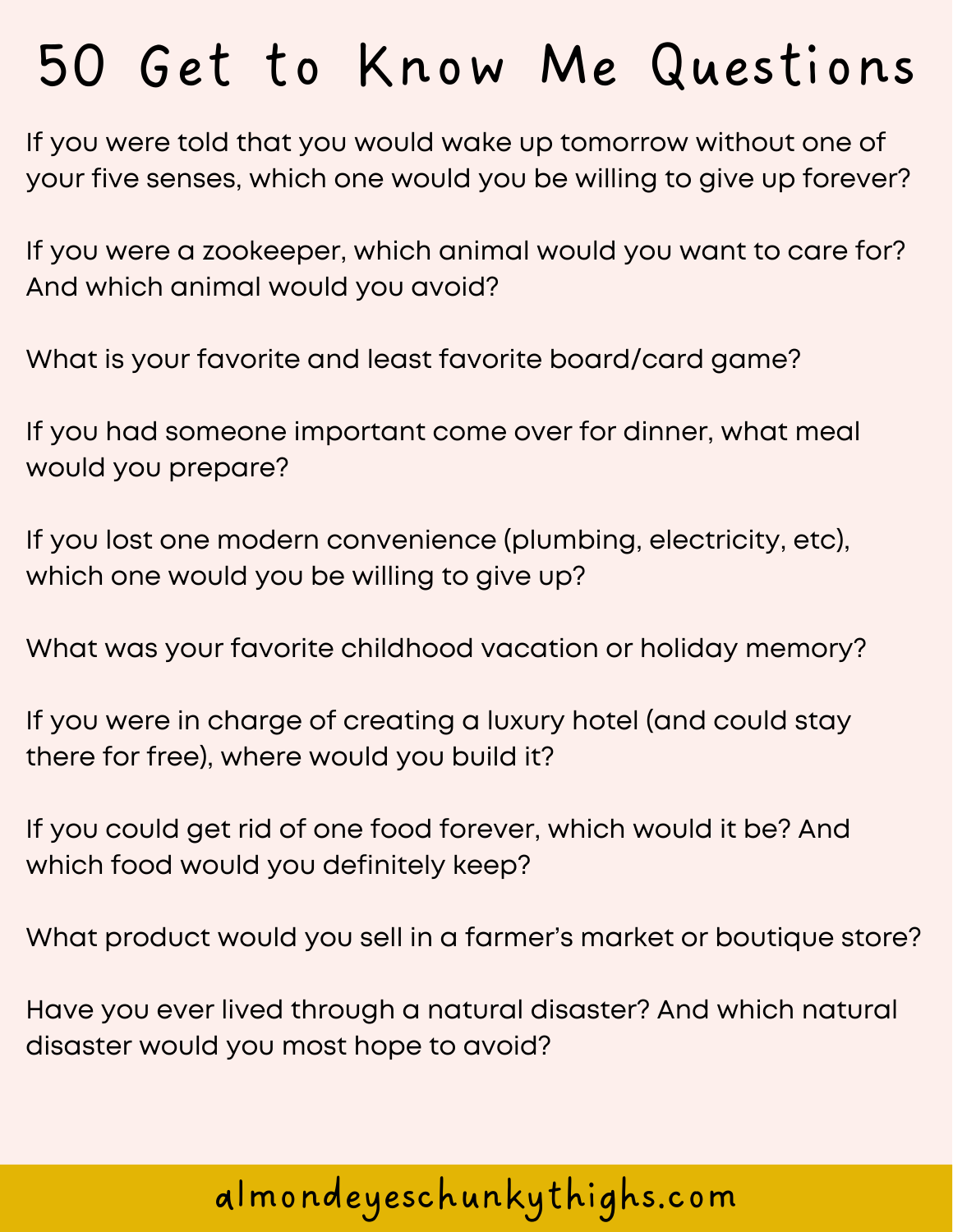If you could transform into an animal, which animal would you choose and why?

If you could go to any concert or performance of your choosing, what would it be?

What trait is most important to you in a good friend?

What was your favorite game or activity as a child?

If you could only have one drink for the rest of your life besides water, what would you choose?

What was your favorite and least favorite subject in school?

What animal would you like to own as a pet? And which type of pet would you absolutely never consider?

What is your favorite date idea? And/or favorite family activity?

How do you like to spend your free time? What hobbies do you have?

Which holiday is your favorite and why?

Do you have a favorite restaurant or fast food place? If you opened your own restaurant, what kind of food would you serve?